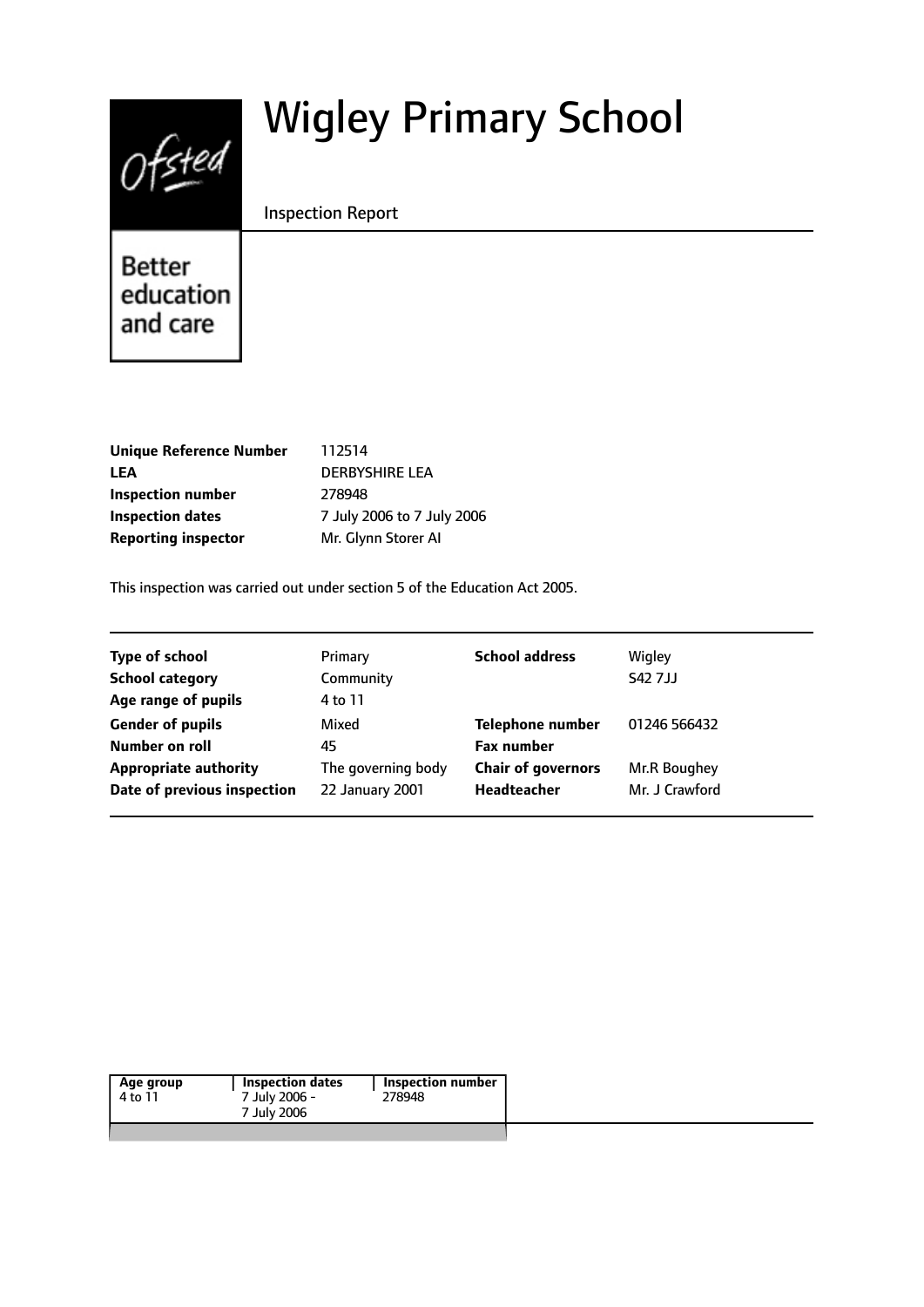### Website: www.ofsted.gov.uk

This document may be reproduced in whole or in part for non-commercial educational purposes, provided that the information quoted is reproduced without adaptation and the source and date of publication are stated.

Further copies of this report are obtainable from the school. Under the Education Act 2005, the school must provide a copy of this report free of charge to certain categories of people. A charge not exceeding the full cost of reproduction may be made for any other copies supplied.

<sup>©</sup> Crown copyright 2006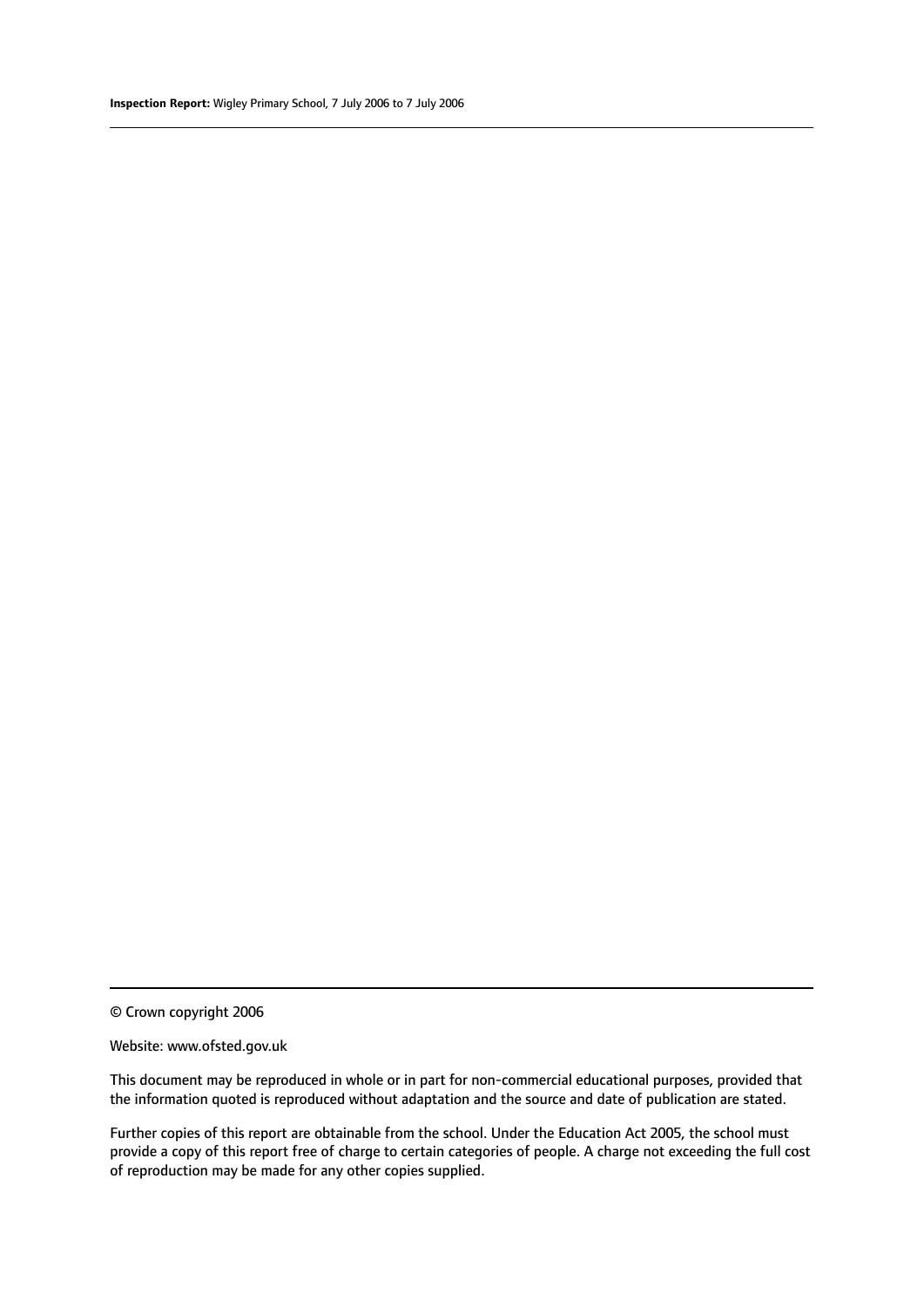# **Introduction**

The inspection was carried out by one Additional Inspector.

### **Description of the school**

This very small school serves the community of Wigley and outlying rural settlements. Because intakes are so small, children's attainment on entry varies considerably from year to year, but is broadly average overall. Social circumstances are generally favourable. Eligibility for free school meals is below average, virtually all pupils are of White British heritage and all speak English as a first language. However, educational circumstances are quite challenging: pupil mobility is quite high and the proportion of pupils with learning difficulties or disabilities is above average.

### **Key for inspection grades**

| Grade 1 | Outstanding  |
|---------|--------------|
| Grade 2 | Good         |
| Grade 3 | Satisfactory |
| Grade 4 | Inadequate   |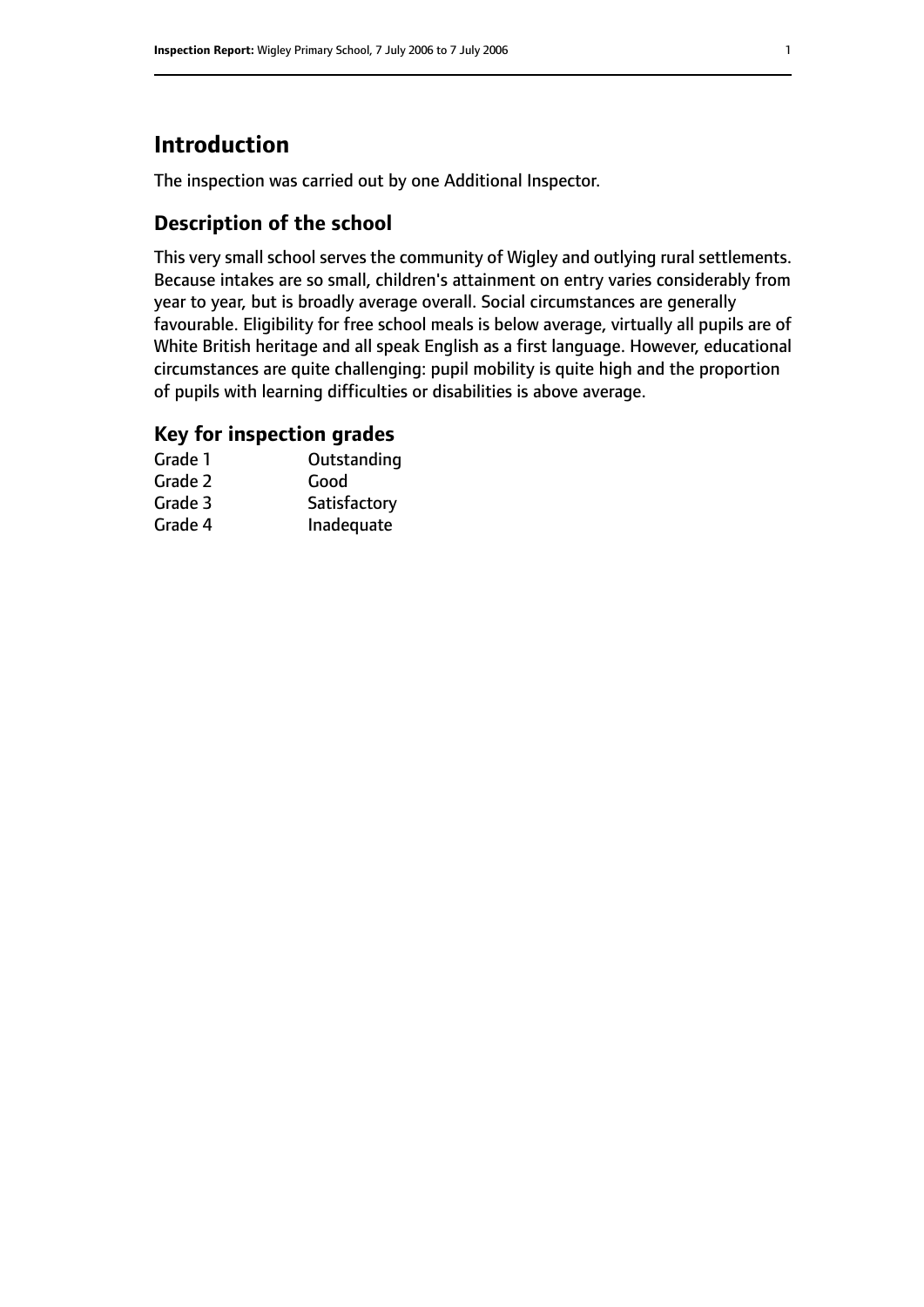# **Overall effectiveness of the school**

### **Grade: 2**

The school's view is that it provides a good education. The inspection agrees and also identifies outstanding features. Most pupils make good progress. Children get a positive start in the Foundation Stage because effective teaching helps them to make good progress. From broadly average starting points most pupils achieve well. Most reach or exceed nationally expected standards by the time that they leave the school. Pupils' personal development is outstanding. Pupils are extremely well behaved and thoroughly enjoy learning. Teaching is consistently good. Lessons, which are both demanding and fun, result in good standards in most aspects of pupils' learning and personal development. A consistent strength is teachers' extremely effective planning for the wide range of age and ability in each class. They successfully ensure that all pupils are fully included and achieve well. The curriculum is good. It is given added depth by an excellent range of additional activities, which promote enjoyment and encourage pupils to become confident learners. Standards of care are outstanding. The headteacher, supported by staff and governors, provides effective leadership. His personal example has created a highly motivated staff team. However, there are weaknesses in school improvement planning, which mean that other staff and governors are not yet sufficiently involved in checking the school's work. Nevertheless, the school is considerably stronger than it was at the time of its last inspection and is in a satisfactory position to improve further. The school provides good value for money.

### **What the school should do to improve further**

- Give staff and governors a more prominent role in checking on the quality of school's work. - Strengthen school improvement planning by introducing a more systematic approach to organising cycles of monitoring and evaluation.

### **Achievement and standards**

### **Grade: 2**

Children enter the school with skills and knowledge at levels similar to those found nationally. They flourish in the combined Reception and infant class because their work and play interest them and are carefully geared to enable most to attain or exceed the early learning goals for five-year-olds. Most achieve well from Reception to Year 2, although standards vary because statistics are affected by the small numbers and the particular makeup of each year group. Nevertheless, in the 2005 national assessments for seven-year-olds, overall standards in reading and writing were above average and were exceptionally high in mathematics. Similarly, overall standards were above average, but exceptionally high in English, at the end of Year 6 in 2005. Pupils of all abilities achieved well in English and science, though pupils with learning difficulties made most progress. Most pupils also did well in mathematics, but there was a degree of underachievement on the part of some pupils who were higher attainers in Year 2 but who did not attain the above average standard in Year 6. The work of pupils currently in Years 2 and 6 and the unpublished results of the 2006 tests indicate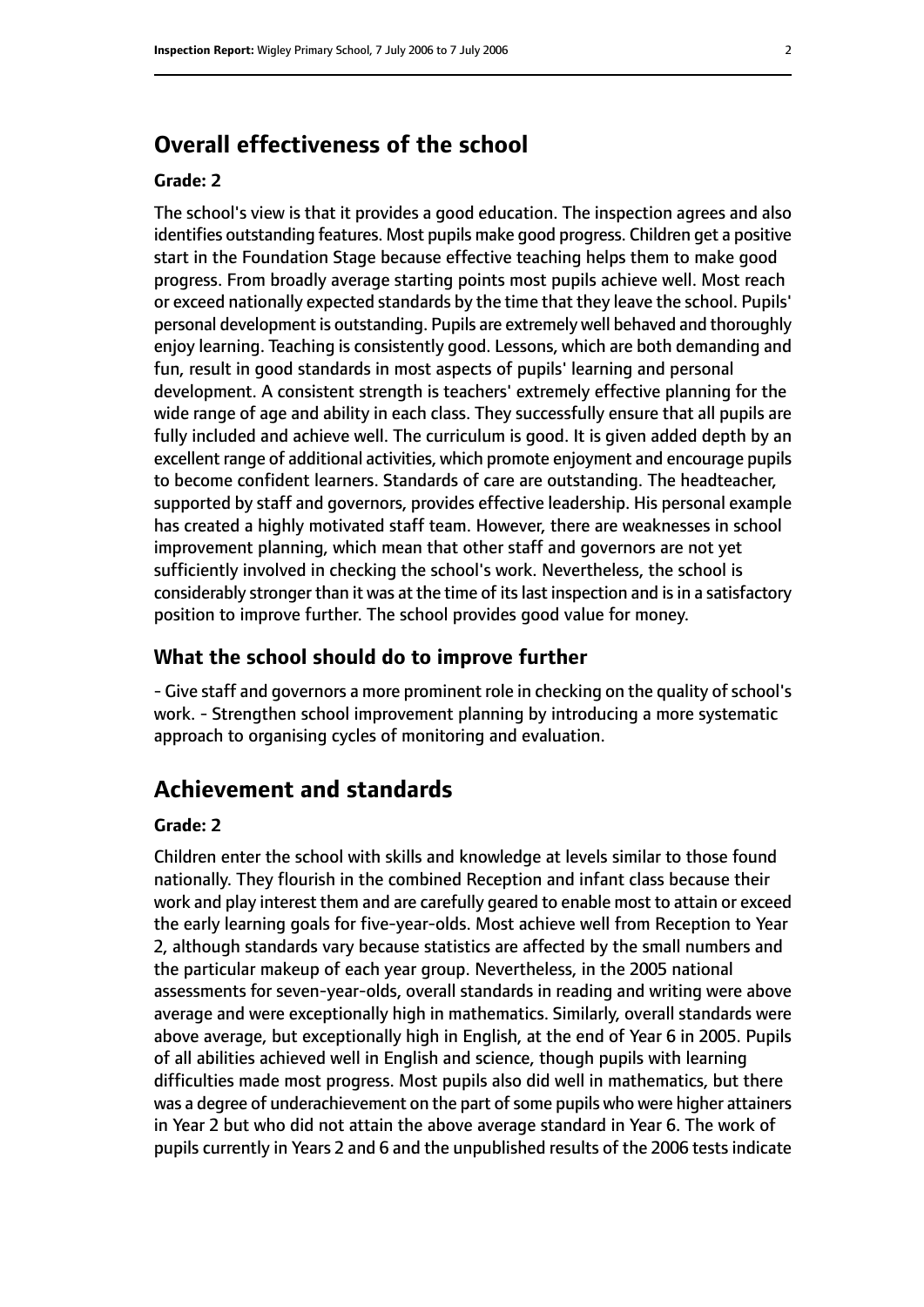that pupils continue to achieve well. The school set challenging targets for these pupils and most met or surpassed them, although overall standards are unlikely to rise this year because of the higher incidence of pupils with learning difficulties in the very small year groups. The school's measures to improve pupils' progress in mathematics have been particularly successful.

### **Personal development and well-being**

### **Grade: 1**

Pupils' personal development and well-being are outstanding. Pupils speak well of the school. They say that the teachers make learning fun and that they really like the school's friendly atmosphere. Consequently, almost all attend very regularly. Behaviour is excellent. Pupils are extremely well motivated and try hard in lessons. They add much to the school as a community. Pupils' spiritual, moral and social development effectively is good. Pupils are reflective, show good levels of social responsibility and establish excellent relationships with staff and classmates. A good number of pupils take part in the school's sporting activities. This, along with the push on eating healthily, means that pupils fully recognise the need to keep fit and healthy. Pupils demonstrate a strong sense of responsibility in their contributions to the school council, their work as school captains and by acting as 'buddies' to younger pupils. They understand some of the hazards that youngsters face and know how to avoid them. The school successfully prepares pupils for adult life by promoting good standards of literacy and numeracy and by providing opportunities for teamwork, which lay firm foundations for future economic well-being.

## **Quality of provision**

### **Teaching and learning**

### **Grade: 2**

Teaching and learning are good and at times outstanding. Children in their Reception year thrive, because staff provide a good balance between first hand experience, opportunities for purposeful play and effective teaching skills. Throughout the school, relationships between staff and pupils are excellent. They are based on high expectations of pupils' behaviour and response and of their capacity to cope with demanding tasks. This results in a positive climate for learning in which pupils rise to the challenge to do their best. Teachers' planning for pupils who differ widely in age and ability is particularly good because it ensures that all make the progress that they should. In this respect, teaching assistants make a valuable contribution, particularly to the learning of pupils with learning difficulties or disabilities. Teachers assess pupils' work regularly. They use assessment information well to track pupils' progress and set individual targets which help them to improve. In a small minority of lessons, teachers' monitoring of work in progress is not thorough enough to pick up when pupils are having difficulties. When this happens, the pace of learning for these pupils slows and they do not always make the progress that they could.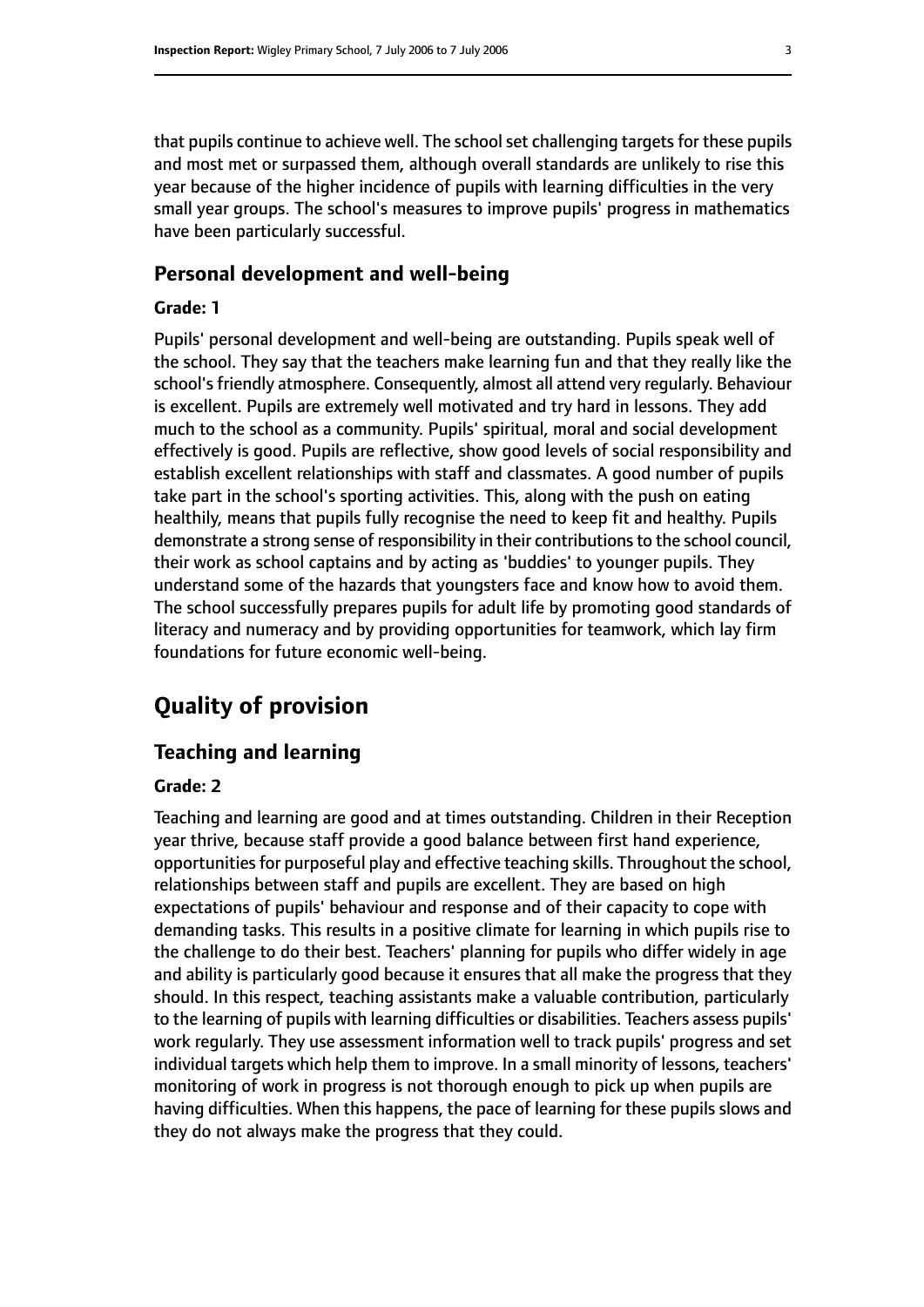### **Curriculum and other activities**

### **Grade: 2**

The school provides a good curriculum, which fully meets statutory requirements. Recent modifications, such as giving greater emphasis to mental mathematics, have successfully raised standards. Staff adapt the curriculum well for pupils with learning difficulties and ensure that they are fully included and succeed alongside others. There are useful links between subjects, which give added purpose to pupils' work. The school is rightly developing this aspect of curriculum planning and is also introducing special themed events, because they add to pupils' enjoyment. The curriculum for information and communication technology (ICT) has improved since the last inspection and all aspects of the subject are covered satisfactorily. However, the school recognises that more opportunities could be provided for pupils to use ICT to aid learning in other subjects. An excellent range of enrichment opportunities adds to the overall quality of the curriculum. For example, the school provides exciting outdoor challenges, such as caving and rock climbing for older pupils. It also provides educational visits, such as that to see a Shakespeare play in Stratford-upon-Avon, and activities that support the local church, the elderly and a nearby hospice. Together, these activities broaden pupils' horizons, make a strong contribution to their personal and academic development and prepare them well for life as young adults.

### **Care, guidance and support**

### **Grade: 1**

Standards of care are outstanding because all staff give high priority to developing personal and social skills and to promoting pupils' well-being. The very good role models that adults provide encourage pupils to care for and support each other in turn. This makes the school a harmonious place with warm relationships based on trust and respect. Systems for ensuring the health, safety and protection of pupils are rigorous and work well. Pupils are confident that they always have someone to turn to with worries or concerns. Pupils are well supported academically because there are robust systems for checking how well they are doing. Staff set challenging targets for pupils and give them the guidance and support they need in order to achieve them. The school works closely with parents and outside agencies to ensure those pupils who are vulnerable or need extra help get the support they require.

### **Leadership and management**

### **Grade: 2**

Leadership and management are good. The headteacher is an effective leader. He gives his time and energies unstintingly to the school, its staff, the pupils and their families and as a result is held in high esteem by the whole school community. His enthusiastic approach sets a good example for all staff. They work as a committed and effective team focusing successfully on ensuring that each pupil is given every opportunity to do as well as they can. School self-evaluation and planning for improvement are satisfactory. The headteacher knows the school's strengths and areas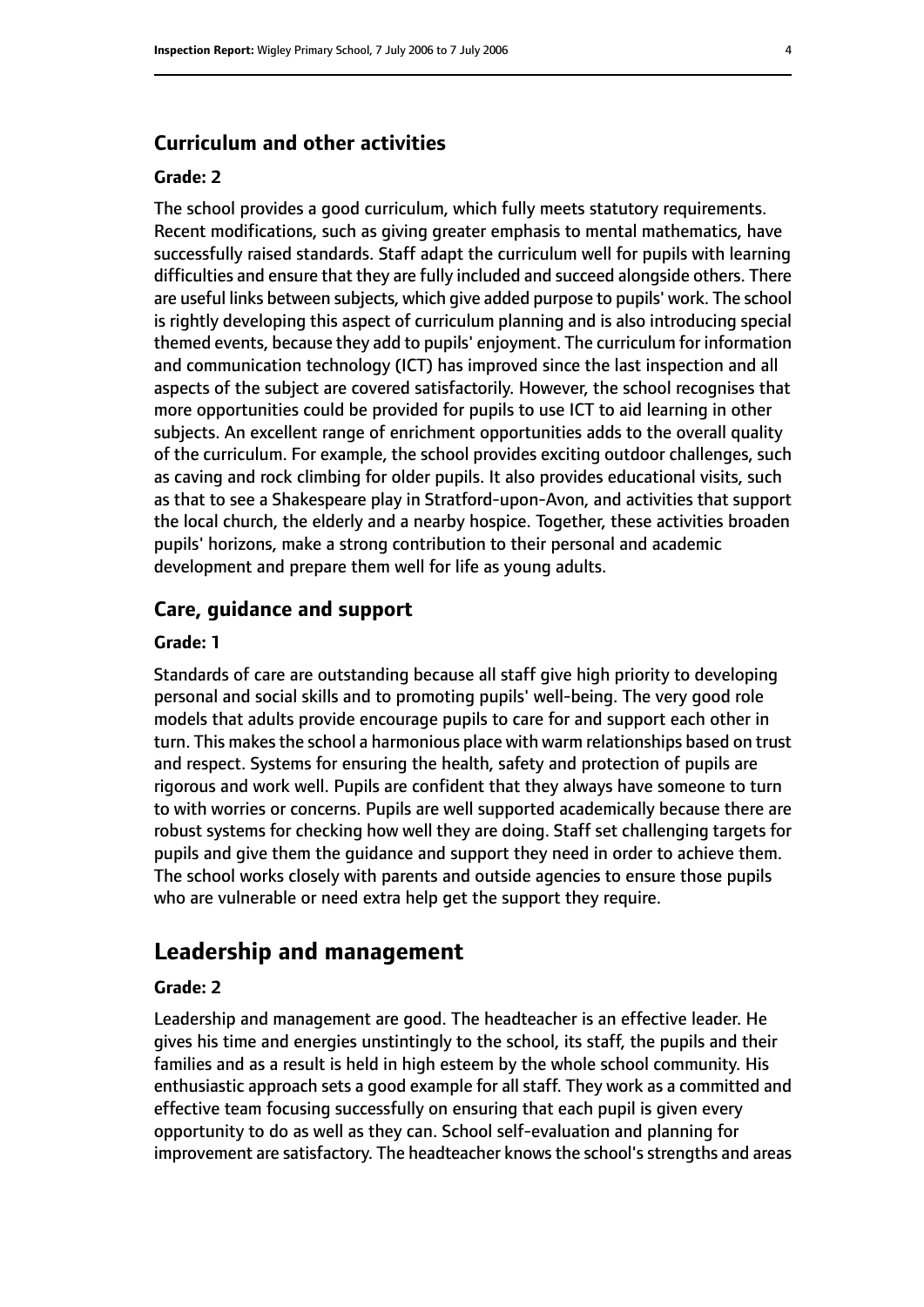for development. However, current arrangements rely too heavily on the headteacher alone. The exception is the management of provision for pupils with learning difficulties and disabilities. For other aspects of provision staff do not have a prominent enough role in checking standards and quality. Most staff are not given the time to monitor areas for which they are responsible and this weakens their role in improvement planning. Similarly, governors do not collect enough first-hand information to hold the school to account for what it achieves. However, the headteacher's improvement plans do focus on the right aspects of the school's work, even though they do not always set out when, how or by whom monitoring will be carried out. With support from staff and governors and in consultation with parents, the school has secured substantial improvement since the previous inspection. Standards are higher, there have been improvements to the school's accommodation and facilities, most notably for children in Reception, and provision for ICT is better than it was. Consequently, despite structural weaknesses in planning, the school has a sound capacity for further improvement.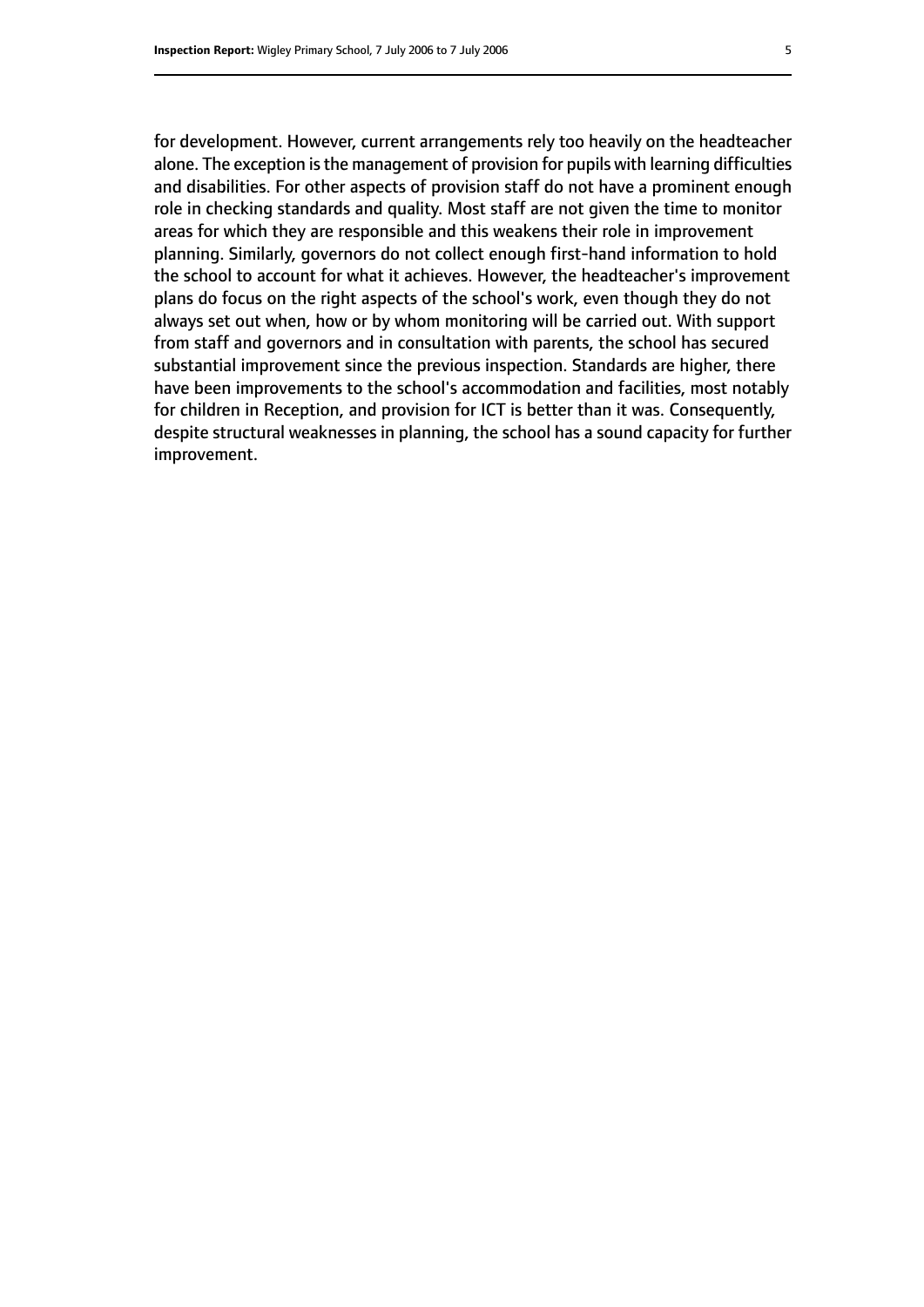**Any complaints about the inspection or the report should be made following the procedures set out inthe guidance 'Complaints about school inspection', whichis available from Ofsted's website: www.ofsted.gov.uk.**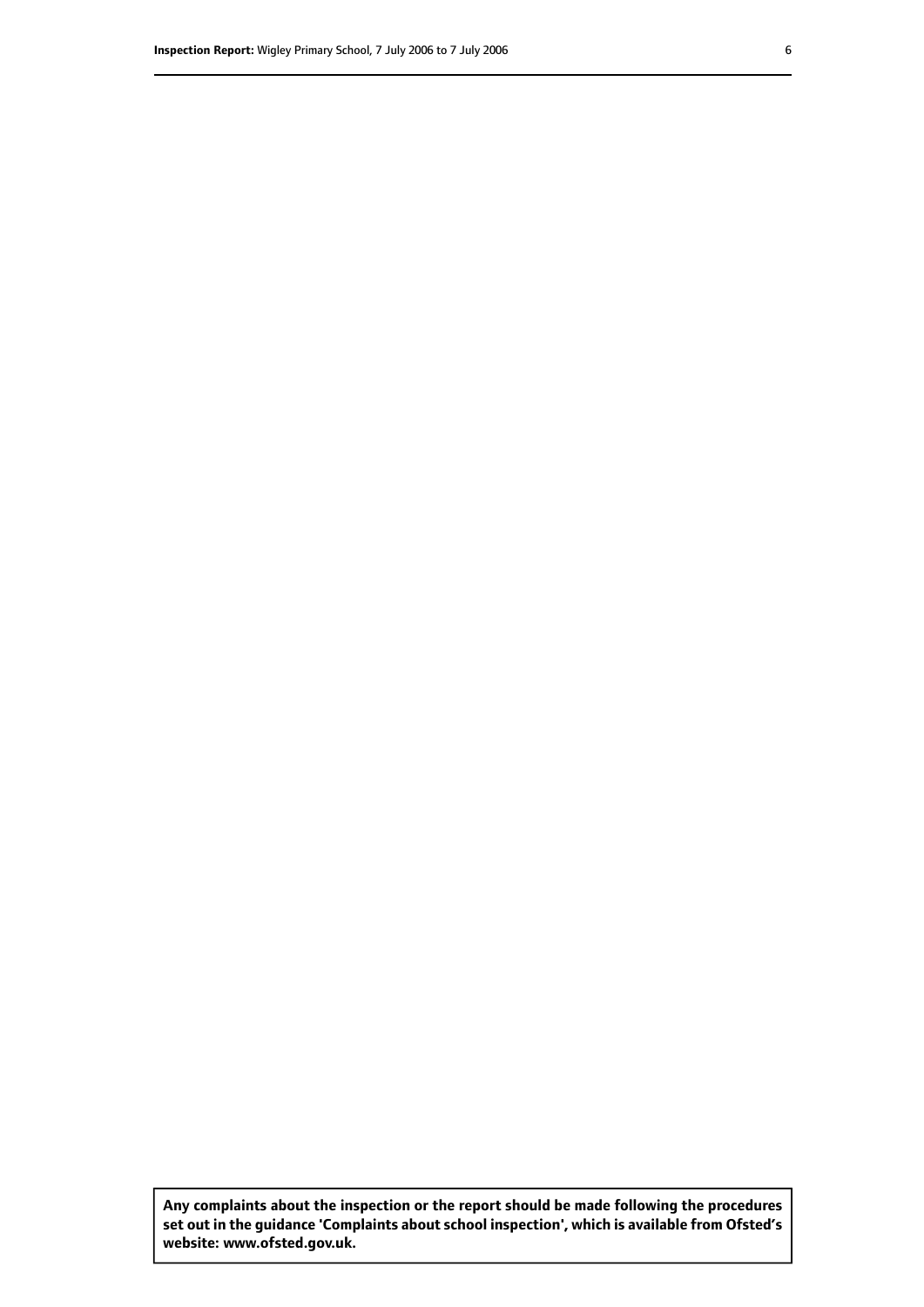# **Inspection judgements**

| Key to judgements: grade 1 is outstanding, grade 2 good, grade 3 | <b>School</b>  | $16-19$ |
|------------------------------------------------------------------|----------------|---------|
| satisfactory, and grade 4 inadequate                             | <b>Overall</b> |         |

### **Overall effectiveness**

| How effective, efficient and inclusive is the provision of education,<br>integrated care and any extended services in meeting the needs of<br>learners? |     | <b>NA</b> |
|---------------------------------------------------------------------------------------------------------------------------------------------------------|-----|-----------|
| How well does the school work in partnership with others to promote<br>learners' well-being?                                                            |     | ΝA        |
| The quality and standards in foundation stage                                                                                                           |     | <b>NA</b> |
| The effectiveness of the school's self-evaluation                                                                                                       |     | ΝA        |
| The capacity to make any necessary improvements                                                                                                         | Yes | NА        |
| Effective steps have been taken to promote improvement since the last<br>inspection                                                                     | Yes | <b>NA</b> |

### **Achievement and standards**

| How well do learners achieve?                                                                               | ΝA        |
|-------------------------------------------------------------------------------------------------------------|-----------|
| The standards <sup>1</sup> reached by learners                                                              | NА        |
| How well learners make progress, taking account of any significant variations<br>between groups of learners | <b>NA</b> |
| How well learners with learning difficulties and disabilities make progress                                 | <b>NA</b> |

### **Personal development and well-being**

| How good is the overall personal development and well-being of the<br>learners?                                  | ΝA        |
|------------------------------------------------------------------------------------------------------------------|-----------|
| The extent of learners' spiritual, moral, social and cultural development                                        | <b>NA</b> |
| The behaviour of learners                                                                                        | <b>NA</b> |
| The attendance of learners                                                                                       | <b>NA</b> |
| How well learners enjoy their education                                                                          | <b>NA</b> |
| The extent to which learners adopt safe practices                                                                | <b>NA</b> |
| The extent to which learners adopt healthy lifestyles                                                            | <b>NA</b> |
| The extent to which learners make a positive contribution to the community                                       | <b>NA</b> |
| How well learners develop workplace and other skills that will contribute to<br>their future economic well-being | <b>NA</b> |

### **The quality of provision**

| How effective are teaching and learning in meeting the full range of<br>the learners' needs?          | ΝA |
|-------------------------------------------------------------------------------------------------------|----|
| How well do the curriculum and other activities meet the range of<br>needs and interests of learners? | ΝA |
| How well are learners cared for, guided and supported?                                                | ΝA |

 $^1$  Grade 1 - Exceptionally and consistently high; Grade 2 - Generally above average with none significantly below average; Grade 3 - Broadly average; Grade 4 - Exceptionally low.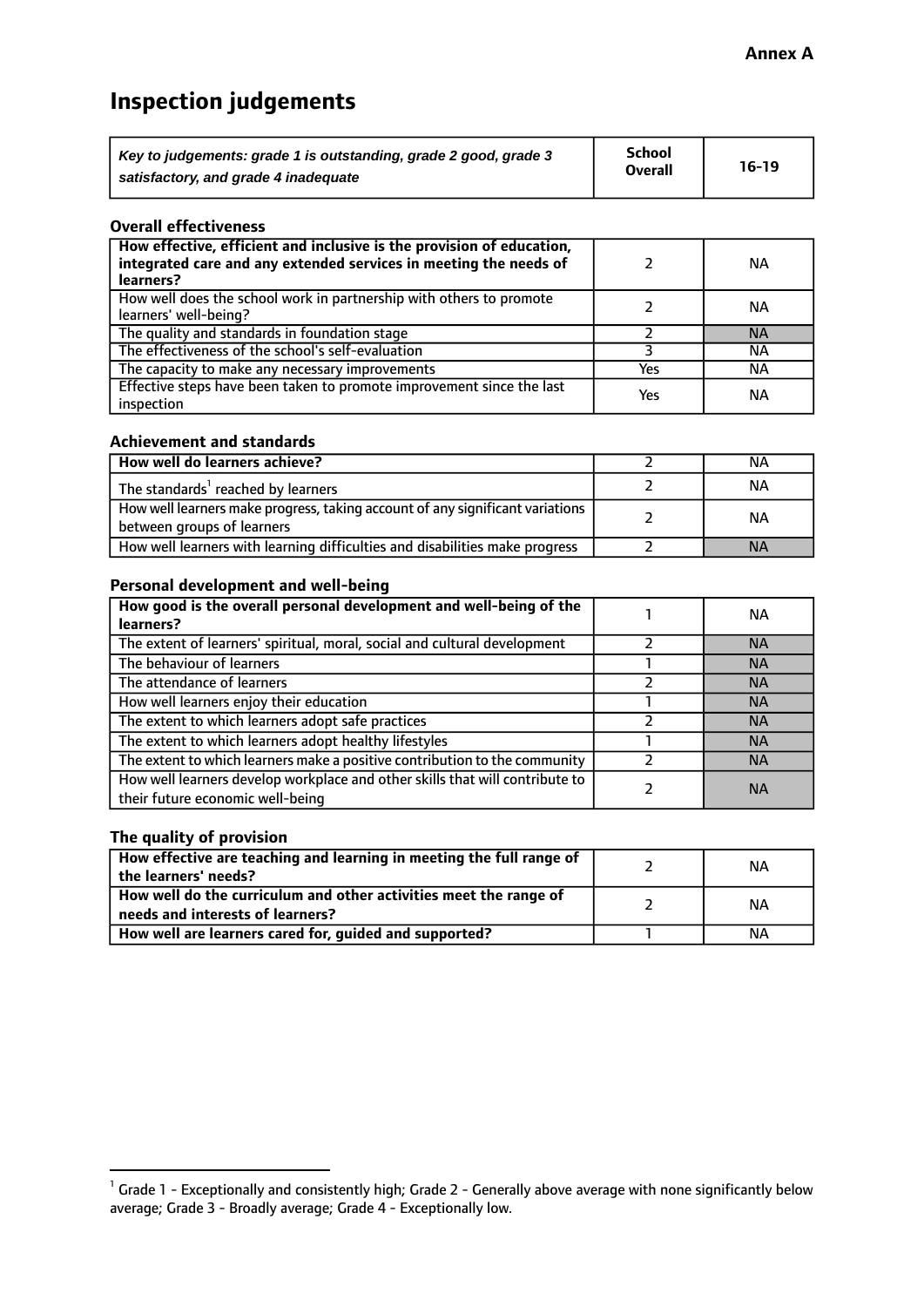### **Leadership and management**

| How effective are leadership and management in raising achievement<br>and supporting all learners?                                              |     | NA.       |
|-------------------------------------------------------------------------------------------------------------------------------------------------|-----|-----------|
| How effectively leaders and managers at all levels set clear direction leading<br>to improvement and promote high quality of care and education |     | <b>NA</b> |
| How effectively performance is monitored, evaluated and improved to meet<br>challenging targets, through quality assurance and self-review      |     | <b>NA</b> |
| How well equality of opportunity is promoted and discrimination tackled so<br>that all learners achieve as well as they can                     |     | <b>NA</b> |
| How effectively and efficiently resources are deployed to achieve value for<br>money                                                            |     | <b>NA</b> |
| The extent to which governors and other supervisory boards discharge their<br>responsibilities                                                  |     | <b>NA</b> |
| The adequacy and suitability of staff to ensure that learners are protected                                                                     | Yes | <b>NA</b> |

| The extent to which schools enable learners to be healthy                                     |            |  |
|-----------------------------------------------------------------------------------------------|------------|--|
| Learners are encouraged and enabled to eat and drink healthily                                | Yes        |  |
| Learners are encouraged and enabled to take regular exercise                                  | <b>Yes</b> |  |
| Learners are discouraged from smoking and substance abuse                                     | Yes        |  |
| Learners are educated about sexual health                                                     | Yes        |  |
| The extent to which providers ensure that learners stay safe                                  |            |  |
| Procedures for safequarding learners meet current government requirements                     | Yes        |  |
| Risk assessment procedures and related staff training are in place                            | <b>Yes</b> |  |
| Action is taken to reduce anti-social behaviour, such as bullying and racism                  | <b>Yes</b> |  |
| Learners are taught about key risks and how to deal with them                                 | Yes        |  |
| The extent to which learners make a positive contribution                                     |            |  |
| Learners are helped to develop stable, positive relationships                                 | Yes        |  |
| Learners, individually and collectively, participate in making decisions that affect them     | Yes        |  |
| Learners are encouraged to initiate, participate in and manage activities in school and the   |            |  |
| wider community                                                                               | <b>Yes</b> |  |
| The extent to which schools enable learners to achieve economic well-being                    |            |  |
| There is provision to promote learners' basic skills                                          | Yes        |  |
| Learners have opportunities to develop enterprise skills and work in teams                    | Yes        |  |
| Careers education and guidance is provided to all learners in key stage 3 and 4 and the sixth | <b>NA</b>  |  |
| form                                                                                          |            |  |
| Education for all learners aged 14-19 provides an understanding of employment and the         | NА         |  |
| economy                                                                                       |            |  |